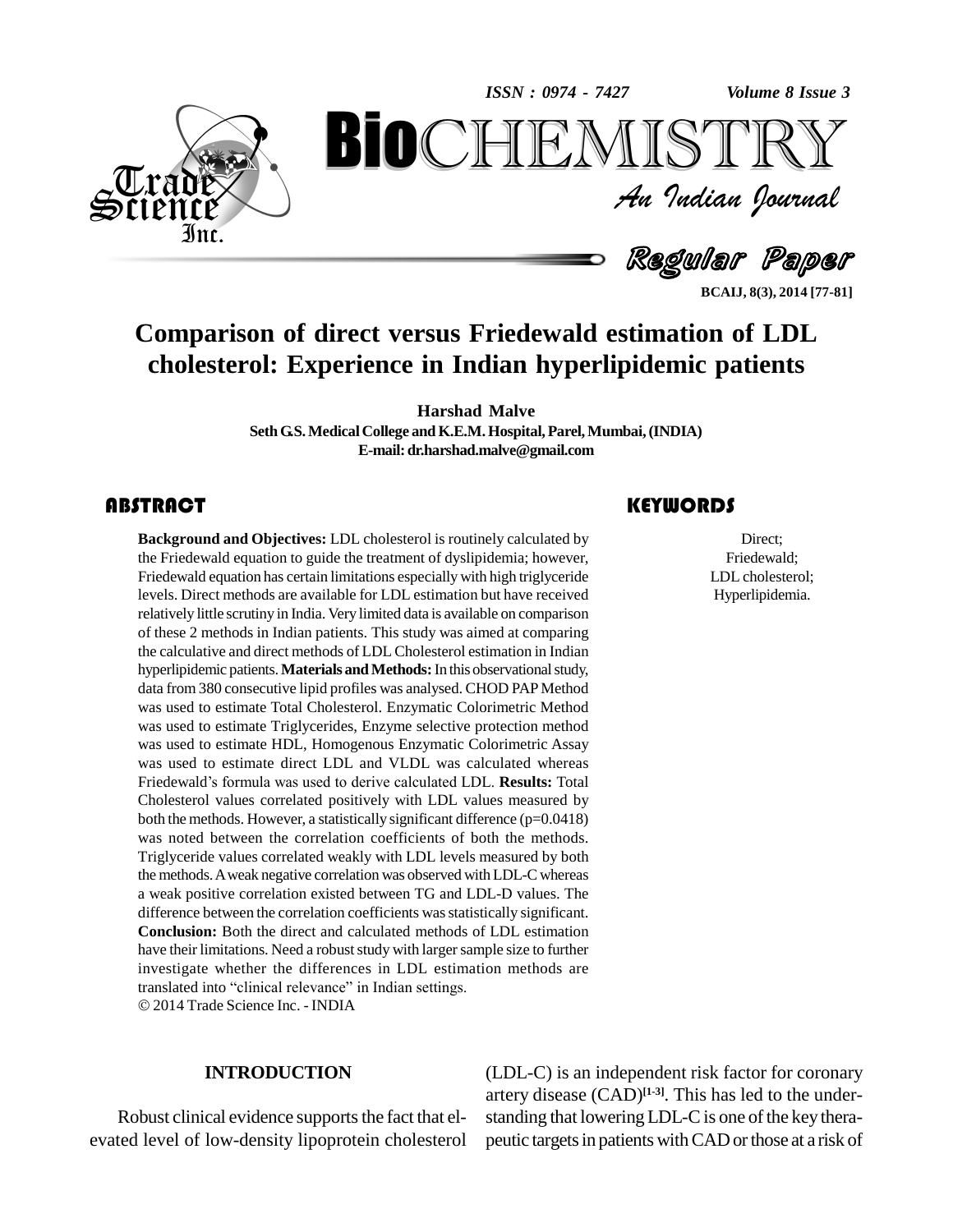## Regular Paper

developing it. Dietary changes, lifestyle modification and drug therapy to lower LDL-C can considerably reduce the morbidity and mortality associated with cardiovascular disorders, particularlyCAD**[4-6]**.Given the crucial role played by LDL-C in the etiopathogenesis and clinical management of CAD, laboratorial measurements of LDL-Chave assumed paramount importance in its diagnosis and monitoring; particularly in patients pre senting with hyperlipidemia or dyslipidemia<sup>[7]</sup>.

Different methods have been established for the measurement of LDL-C; each having their own pros and cons.LDL-C measured by; ultra centrifugation is recommended by Lipid Research Clinic **[8]**. Bioquantification (LRC-BQ) has also been recom mended as a standard technique forLDL-Cestimation for measuring LDL-C. However, this method could not gain popularity at a ground level due to several shortcomings.As a laboratorymethod, BQ-LDLis expen sive, labour intensive and is not freely available **[9,10]**. Therefore, most laboratories prefer to use the indirect method of LDL-C estimation also called as the Friedewald method **[11,12]**.Under this method, laboratory values for Triglycerides (TG) and Total Cholesterol(TC) are utilized to arrive at an indirect estimation of LDL-C. The TG and TC values are fed into the Friedwald formula (FF) to yield LDL-C values. This method is widely used for LDL-C estimation even to-<br>day. However, several concerns have been expressed with the use of this method as well<sup>[11,12]</sup>.

*An*with dysbetalipoproteinemia (type III *Indian*<br>*Indian Indian*<br>*Indian Is left* with *IISTRY*<br>*Indian Iournal* To begin with, this method is based on the postulate that a constant non-dynamic correlation exists between TG / TC and LDL-C. Hence, TG and TC values can be extrapolated forLDL-Ccalculations. How ever, evidence has shown that this may not hold true for all clinical situations and scenarios and might adversely impact LDL-C calculations **[12-14]**. Besides, combining TG, TC and LDL-C values has shown to give rise to significant analytical variability<sup>[12-14]</sup>. Clinically, the most ite noteworthy limitation of the indirect method is that FF cannot be applied to samples with triglyceride levels above 400 mg/d.Also FF cannot be used in patients hyperlipoproteinemia) and when chylomicrons are present.

Hence, if LDL-C is to be estimated by the indirect method, the clinician is left with no choice but to opt for

**BIO**CHEMISTRY<br>An Indian Journal

a fasting sample. This limits post prandial assessment and is also cumbersome for the patient<sup>[12-14]</sup>.

Given these limiting factors of the indirect method of LDL estimation, a need was felt to improvise the laboratory technique for LDL-C measurements. Hence, several commercially available assays have been de veloped for direct measurement of LDL-C. Numerous such commercial assaykits are available and currently in use. Direct estimation of LDL-C represents the third generation of laboratory techniques for LDL-C estimation **[12]**. However, discrepancies have been reported between LDL-C values calculated using the FF and those obtained by direct assays **[15-18]**.These discrepan cies are of notable concern assome laboratories continue to use the FF method whereas others have shifted to the direct method. The discrepancy of LDL-Cesti mates between the two methods is further augmented if the two methods are used interchangeably. This can trigger off confusions and misinterpretations particularly while stratifying patients into high and low risk groups, during the process of therapy decision making and therapeutic monitoring<sup>[19,20]</sup>.

There is very limited data comparing the direct method for LDL estimation with FF method particularly in Indian patients with hyperlipidaemia. Hence this study was conducted to compare the calculative (FF Method) and direct methods of LDLCholesterol esti mation at given total cholesterol and triglyceride values in selected Indian population.

### **MATERIALSAND METHODS**

This is an observational data from 380 consecutive lipid profiles done at International Organization for Standardization (ISO) certified, College of American Pathologists (CAP) and National Accreditation Board for Testing and Calibration Laboratories (NABL) accredited laboratory in Mumbai, Maharashtra. There were no specific inclusion or exclusion criteria.Institutional Ethics Committee permission was obtained prior to the study.

Most of the parameters in Lipid profile were estimated by photometric technology. Photometry is the science of measuring visible light and is based on a relationship between absorption of light and the properties of the material through which the light is traveling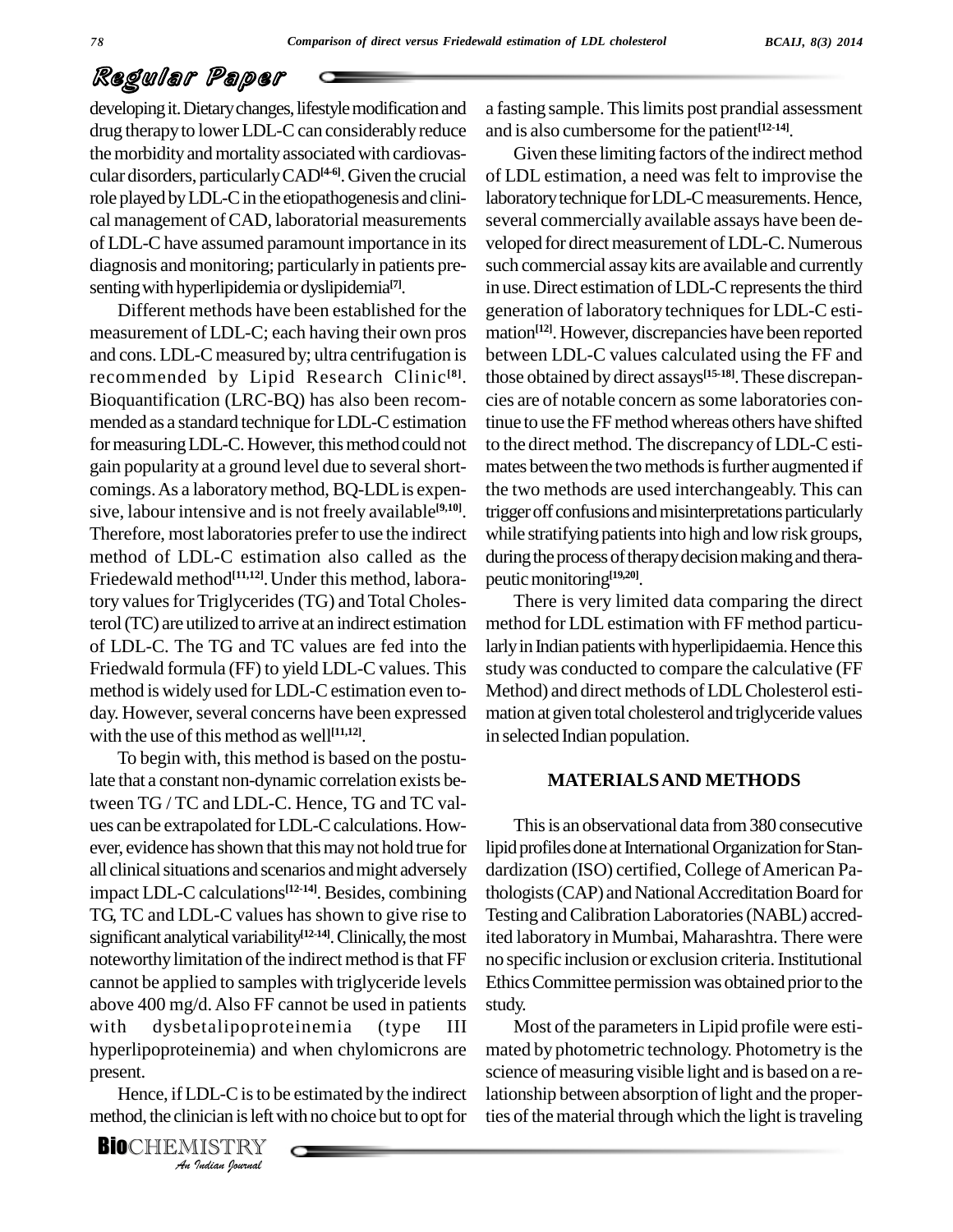(Beer Lambert's law). Whenever light of a particular wavelength enters a solution of a substance, it comes out with a reduced intensity; this is because a part of it is absorbed by the solution. If this property needs to be exploited for the analytical work or biochemical assays, the phenomenon of absorption of light should obey the  $(SD)$ exploited for the analytical work or biochemical assays,<br>the phenomenon of absorption of light should obey the (SE<br>Beer-Lambert's Law. It can be stated as that the intensity of light decreases exponentially with the increase in the concentration of the solution and the depth or thickness of the solution through which the light passes.

This technology is integrated into various instruments which enables the detection of analytes. Extreme laboratory automations with world class chemistry analysers like Olympus AU 2700, Siemens Advia 1800 and Roche P800 in modular system were used.

CHOD PAP Method was used to estimate Total Cholesterol<sup>[21]</sup>. Enzymatic Colorimetric Method (GPO patients we PAP) was used to estimate Triglycerides<sup>[22]</sup>. Enzyme  $\frac{1}{2}$ selective protection method was used to estimate HDL<sup>[23]</sup>. Homogenous Enzymatic Colorimetric Assay 250 and was used to estimate direct LDL **[23]**.

VLDLwas calculated **[11]** asfollows:

### **VLDL=Triglyceride / 5**

Calculated LDL readings were derived by **VLDL**=Triglyceride/5<br>Calculated LDL readings were<br>Friedewald's formula<sup>[11]</sup> as follows:

## **LDL-Cholesterol = [Total Cholesterol] - [HDL- Cholesterol] - [Triglycerides/5]**

Regular Paper

### **Statistical analysis**

Descriptive statistics [means, standard deviations] (SD) andCVs] were calculated with Microsoft Excel Descriptive statistics [means, standard deviations<br>(SD) and CVs] were calculated with Microsoft Excel<br>(Microsoft). Data was reported as mean ± SD. Linear regression and paired t-test was used.

Mean values for LDL-C by the two methods were compared by paired student's t-tests. Linear relationships were determined from standard Pearson correlation coefficients by linear regression analyses using SPSS (VER 10.0).

### **RESULTS**

For the purpose of data analysis, TG values of study patients were stratified into <sup>3</sup> ranges: 1-100, 101-200 and 201-400 (mg/dL). Similarly, TC values were also stratified into the following 3 ranges: 100-200, 201- 250 and >250 (mg/dL).

The correlation of TC and TG values with LDL measured by both the methods was also analyzed without categorizing the TC and TG valuesinto different ranges. In this case the TC and TG values were con-

| ald's formula <sup>[11]</sup> as follows: | sidered as whole un-stratified data sets.                                                            |
|-------------------------------------------|------------------------------------------------------------------------------------------------------|
|                                           | TABLE 1: Correlation of TG levels with LDL values measured through the direct and calculated methods |

| <b>TABLE 1: Correlation of TG levels with LDL values measured through the direct and calculated methods</b> |     |                             |                             |                       |
|-------------------------------------------------------------------------------------------------------------|-----|-----------------------------|-----------------------------|-----------------------|
| $TG$ range (mg/dL)                                                                                          | n   | Mean $\pm$ SD LDL-C (mg/dL) | Mean $\pm$ SD LDL-D (mg/dL) | $p$ -value (95% CI)   |
| $1 - 100$                                                                                                   | 123 | $143.90 \pm 20.27$          | $137.71 \pm 19.16$          | $0.0146*(1.22-11.13)$ |
| $101 - 200$                                                                                                 | 195 | $148.77 \pm 20.85$          | $144.27 \pm 17.26$          | $0.0208*(0.68-8.31)$  |
| $201 - 400$                                                                                                 | 62  | $142.47 \pm 25.68$          | $145.67 \pm 19.80$          | $0.3829(10.42-0.43)$  |

2-tailed p values have been calculated. Both p-values marked with \* are statistically significant as per conventional criteria; CI 2-tailed p values have been calculated. Both p-values marked with \* are statistically significant as per conventional criteria; Gonfidence interval; LDL calculated (LDL-C); LDL-Direct (LDL-D); TG triglyceride<br>TABLE 2 : Cor

| TABLE 2: Correlation of TC levels with LDL values measured through the direct and calculated methods |     |                             |                             |                        |
|------------------------------------------------------------------------------------------------------|-----|-----------------------------|-----------------------------|------------------------|
| $TC$ range $(mg/dL)$                                                                                 | n   | Mean $\pm$ SD LDL-C (mg/dL) | Mean $\pm$ SD LDL-D (mg/dL) | $p-value (95\% CI)$    |
| 100-200                                                                                              | 62  | $116.60 \pm 12.61$          | $118.52 \pm 12.41$          | $0.3933(-6.37-2.52)$   |
| 201-250                                                                                              | 270 | $147.45 \pm 13.92$          | $143.68 \pm 12.57$          | $0.0010*(1.52-6.01)$   |
| >250                                                                                                 | 42  | $177.15 \pm 17.74$          | $165.88 \pm 18.60$          | $0.0031*$ (3.89–18.62) |

2-tailed p values have been calculated. Both p-values marked with \* are statistically significant as per conventional criteria; CI **confidence interval; LDL calculated (LDL-C); LDL-Direct (LDL-D), TC Total cholesterol**

### **DISCUSSION**

pacted; with a change in the method of measurement of<br>
LDL (calculated or direct).<br>
In the TG ranges of 1-100 and 101-200 mg/dL, a<br>
statistically significant difference was noted in the cor-<br> **BIO**CHEMISTRY eride (TG) or total cholesterol (TC) with LDL is im-LDL(calculated or direct).

The study data presented here explores asto how the dynamics of the clinical correlation between triglyc-

In the TG ranges of 1-100 and 101-200 mg/dL, a statistically significant difference was noted in the cor-

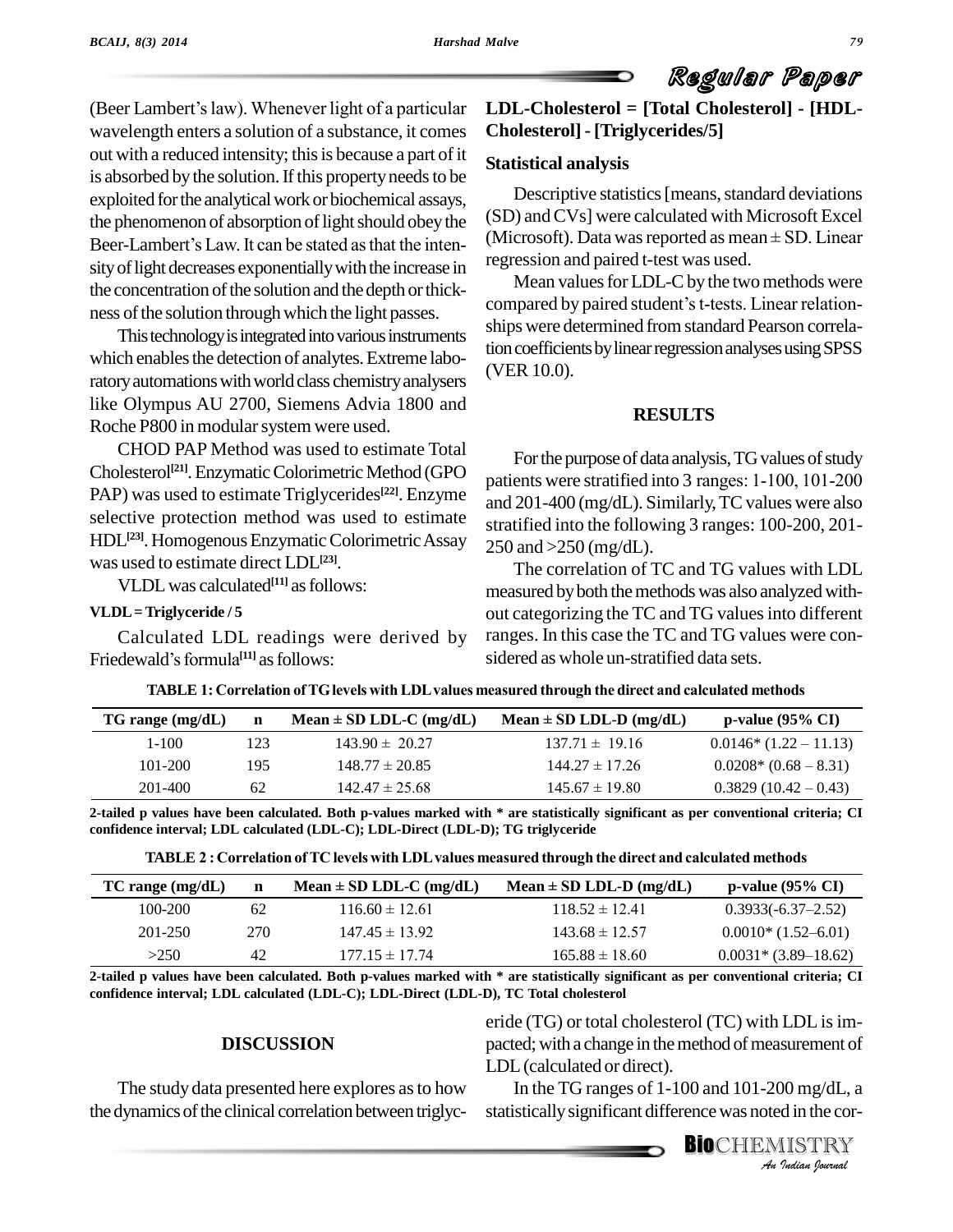## Regular Paper

relation of TG values with LDL-values depending upon the method of LDL measurement. This difference was not seen in the TG value range above 201 mg/dL. Similarly, in the TC range of 100-200 mg/dL, a statistically significant difference was not noted in the correlation of TC with LDL-C and LDL-D values. However, TC values above 200 mg/dL correlated in a statistically significantly different manner with LDL-C and LDL-D.A statistically significant difference was also noted between the overall mean LDL values obtained through the direct and calculated methods.

The discrepancy in the LDL-C measurements between the two methods was also statistically significant  $(p=0.0098)$  when the entire study data was analyzed as a single un-stratified dataset. TC values correlated positively with LDL values measured by both the methods. However, a statistically significant difference  $(p=0.0418)$  was noted between the correlation coefficients of both the methods. TG values correlated weakly with LDL levels measured by both the methods. A weak negative correlation was observed with LDL-C whereas a weak positive correlation existed between TG and

| <b>TABLE 3 : Correlation between TC and LDL values when</b> |  |
|-------------------------------------------------------------|--|
| LDL is measured by the direct as well as calculated method  |  |

| Correlation between TC and LDL<br>by direct versus calculated method |                                             |         |  |
|----------------------------------------------------------------------|---------------------------------------------|---------|--|
| Type of<br><b>LDLmeasurement</b>                                     | <b>Correlation</b><br>$co$ -efficient $(r)$ | p-value |  |
| LDL-C                                                                | 0.86074                                     | 0.0418  |  |
| LDL-D                                                                | 0.81708                                     |         |  |

LDL calculated (LDL-C); LDL-Direct (LDL-D); r Co-efficient of correlation; TC Total cholesterol

**TABLE 4: Correlation between TG and LDL values when** LDL was measured by the direct as well as calculated method

| Correlation between TG and LDL by<br>direct versus calculated method |                                         |          |  |
|----------------------------------------------------------------------|-----------------------------------------|----------|--|
| <b>Type of LDL</b><br>measurement                                    | <b>Correlation</b><br>$co-efficient(r)$ | p-value  |  |
| LDL-C                                                                | $-0.0506*$                              | 0.009424 |  |
| LDL-D                                                                | $0.13758*$                              |          |  |

LDL calculated (LDL-C); LDL-Direct (LDL-D); r Co-efficient of correlation; TG triglyceride. Weak correlation marked with \*

LDL-D values. The difference between the correlation coefficients was statistically significant.

Nevertheless, the present study had its own limitations. The study data tested the statistical significance of

**BIOCHEMISTRY** An Indian Journal

the difference between the direct and indirect methods of LDL-C estimation. However, the study did not further investigate whether this "statistical significance" also translated into "clinical relevance". This leaves us with a couple of unanswered questions: Is the statistically significant difference between the two methods of LDL-C estimation; a clinically meaningful or clinically relevant difference? Does a statistically significant difference between the two methods also imply that this difference could have a cognizable impact on therapy decision making, monitoring and prognostication? Perhaps statistically significant differences between two arms of a clinical study should be further investigated to understand their clinical impact; in order to make a clinical recommendation in

TABLE 5: The mean LDL values obtained through both the methods

| LDL type | n   | $Mean \pm SD$<br>$LDL-C$ (mg/dL) | p-value<br>$(95\% \text{ CI})$ |
|----------|-----|----------------------------------|--------------------------------|
| LDL-C    | 380 | $146.17 \pm 21.64$               | 0.0098                         |
| LDL-D    | 380 | $142.38 \pm 18.56$               | $(0.92 \text{ to } 6.66)$      |

LDL calculated (LDL-C); LDL-Direct (LDL-D); n: Number of observations

favour of any one of the study arms.

With respect to study design, the sample size of the study was not large enough to arrive at a confirmatory consensus; as to which of the two methods is superior for LDL-C estimation. Besides, in order to ascertain which of these two methods is more robust, it is imperative to compare both of these with an accepted standard method. The current study involved a comparison between the two methods only and did not compare the two methods with a third standard reference method; and thus a comment cannot be made vis-à-vis the accuracy of the rate of detection, sensitivity and specificity of the two methods being compared.

These limitations need to be taken into account while designing future clinical studies for this comparison. Future clinical studies need to involve a larger sample size and be adequately powered to test the difference between the two methods. A third reference standard needs to be incorporated into the study design so that the direct and indirect methods of LDL-C estimation can be compared against this standard technique. The study population should perhaps involve more heterogeneous subgroups of dyslipidemic patients; for example those with mild, moderate and severe